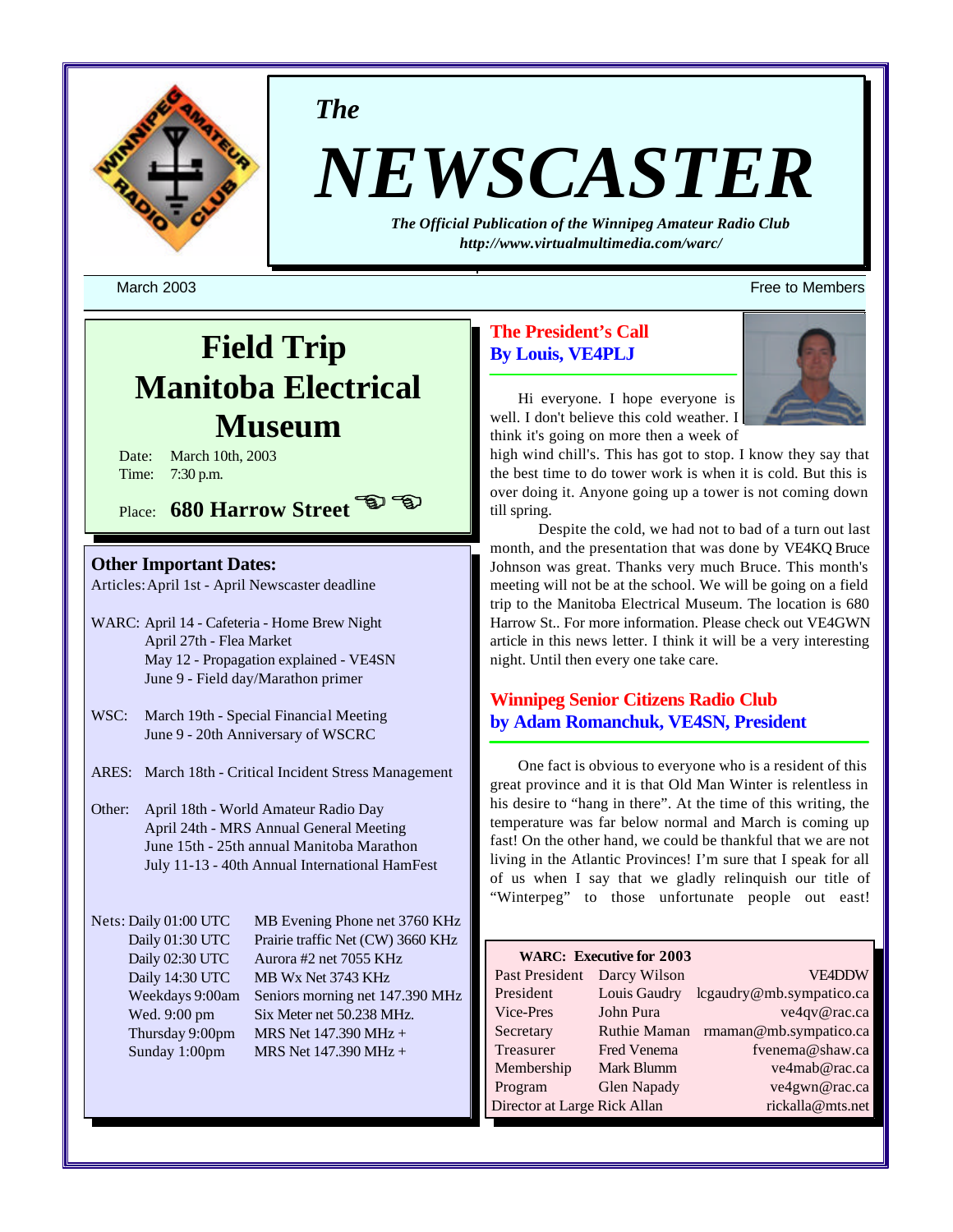Nonetheless, be sure to dress warmly when you proceed to do any antenna work.

Once again the Winnipeg Senior Citizens Radio Club hosted the annual Girl Guides on the air event on February 15 and 16. Although the actual turnout was not exactly the number we had expected, (probably due to the cold weather),

those that did attend had a great time learning a bit about ham radio and getting the opportunity to talk to other Guides across the country. Thanks to Lila VE4LIL, Colin VE4JCM, George VE4GOM, Henry VE4AUT and Gil VE4AG for their help in making the event a success. Yours truly was there as well.

. The Morse Code classes continue on every night except Friday even though the original enrollment of 23 has now been pared down somewhat. For those who remain, the day of reckoning (exam time) is near. I am confident they will all pass with flying "dit-dahs"!

The monthly breakfast was held on February 13 at the usual place and attended by 34 persons. Winner of the free breakfast was Gladys VE4GE. President Adam also presented a gift to a lucky lady in attendance, namely Fran Ballon, XYL of Hank Ballon, VE4BY. This was in keeping with St. Valentine's Day.

The Club's Chili Cook-off now has five entrants vying for the title of "Best Chili". Wednesday, February 26th is the day of reckoning and everyone is invited to come and share in the fun, friendships and fine eating at the Club on 598 St. Mary's Road. See you there!

A Special General Meeting for all members of the WSCRC is being called for Wednesday, March 19th at 10:00 a.m. in the club rooms. The only item on the agenda will be disclosure of the complete 2002 financial

statements by Treasurer Ed Henderson VE4YU as well as the auditor's report. The Executive Board meeting will follow the adjournment of the Special Meeting. Please make an effort to attend.

73 to all for now, and don't put away the long underwear yet. Keep warm!!



# **MANITOBA ELECTRICAL MUSEUM & EDUCATION CENTRE**

P.O. Box 815 680 Harrow Street Winnipeg, Manitoba R3C 2P4 Phone: (204) 477-7905

**FREE ADMISSION** HANDICAPPED ACCESSIBLE

#### PLAN A TRIP TO THE MANITOBA ELECTRICAL MUSEUM AND EDUCATION CENTRE

Do you remember life before colour TV? Can you imagine life without TV? No matter how young your memory is, you'll find something to learn and lots to enjoy at the Manitoba Electrical Museum & Education Centre.

The Museum houses some of the most unusual contraptions in electrical history including a necktie iron and hot dog cooker. There's also a gizmo that irons your pants -- while you are wearing them! A very large collection of electrical artifacts, archival photographs, documents and interactive educational displays helps tell the story.

You'll find the Museum at 680 Harrow Street, near Manitoba Hydro's Taylor Avenue building in Winnipeg. It's open for public touring Monday through Thursday afternoons, or by appointment.

Treat your family, your group and your imagination to a trip through Manitoba's electrical history. Admission is free. Call (204) 477-7905 for more information or to book a tour.

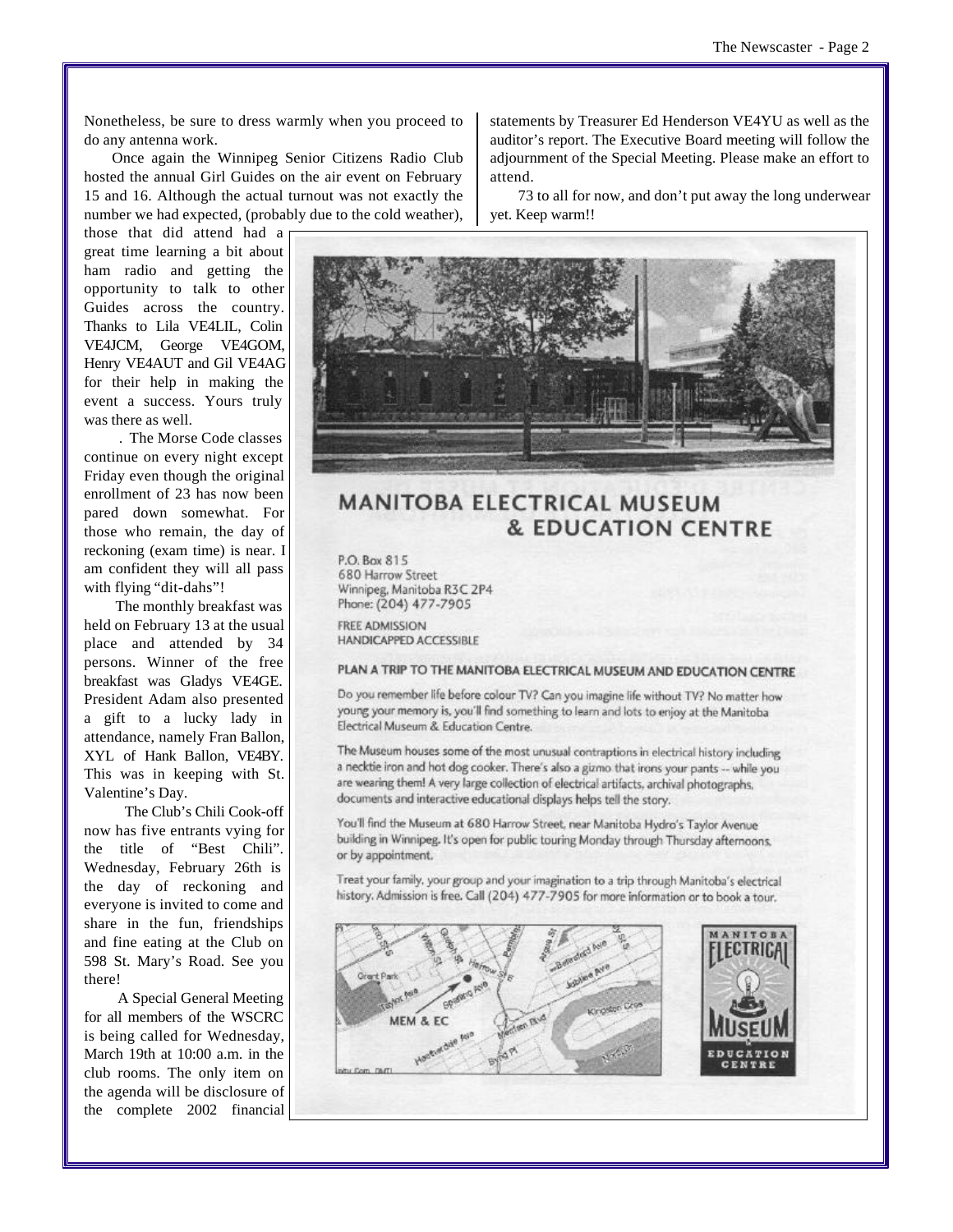# **From the Planning Chair: Glen, VE4GWN**



I think that the six-meter band has the wrong nickname. I think it

should be called the 'WAIT AND SEE' band and not the 'MAGIC' band! Three sun cycles, each one about eleven years that makes about THIRTY-THREE years! Bruce, VE4KQ thank you for your wonderful presentation on this band. I wish you the best of luck in getting your DXCC on the next go around.



Thank you to Wayne, VE4WR for the photo of Bruce.

As everyone should know the March meeting will be at the Manitoba Electric Museum 680 Harrow Street Winnipeg. I know that there was a map in the February News Caster,



and there should be one in this issue as well. I don't plan to have an official Talk-in, but I will be on VE4WPG (147.390+) before things start. The tour should start for 1930 (that's 7:30 pm) and takes about one and a half hours.

April 14th is Home Brew night! This is my favourite night of the WARC year. Please come out with your project and try to win a prize. Remember only one entry per amateur.

April 27th is the Flea Market. Ed VE4EIH is looking after it this year. If you can help him you please contact him ASAP by phone 885-4084, or e-mail edihorton@hotmail.com Remember Ed is a shift worker and may be hard to contact, so please keep trying.

Field Day is fast approaching and we are still looking for a committee to run it. Bob, VE4RCJ who has organized this event in the past has made up a checklist to make it easier, and is willing to help out in the technical end of things.

That's about all for this month, remember I'm always looking for suggestions (or offers) for presentations so if you have one please let me know.

# **FREE Morse Code Training Program By Glen VE4GWN**

For anyone who wishes to take up Morse Code, or brush up on CW. There is a nifty program called MRX. It can be downloaded from <http://www.mrx.com.au/> This software has been made free to Amateur Radio Clubs. I have requested, and received the registration information on behalf of WARC. If you download this program, try it and want to keep it contact me and I'll make arrangements to come over and put the registration into your computer. The only catch is you MUST be a MEMBER of WARC. (this is terms of the licence). (*ED. To reach Glen try this number or e-mail 831 8082 ve4gwn@rac.ca*)

# **Minutes for W.A.R.C. February 10, 2003 Submitted by Ruth, VE4XYL**

Louis VE4PLJ called the meeting to order at 19:30 hhrs. Introductions followed. There were 40 members in attendance.

#### *MINUTES.*

Motion moved by Dick VE4HK and seconded by Derek VE4HAY that the minutes of the previous meeting be accepted as printed in the newscaster. Carried.

#### *Business*

Don, VE4DJM clarified some of the unanswered questions received on the ERTS program and amateur radio and that the plan is followed with a protocol. Don answered questions from the floor clearing up some misconceptions.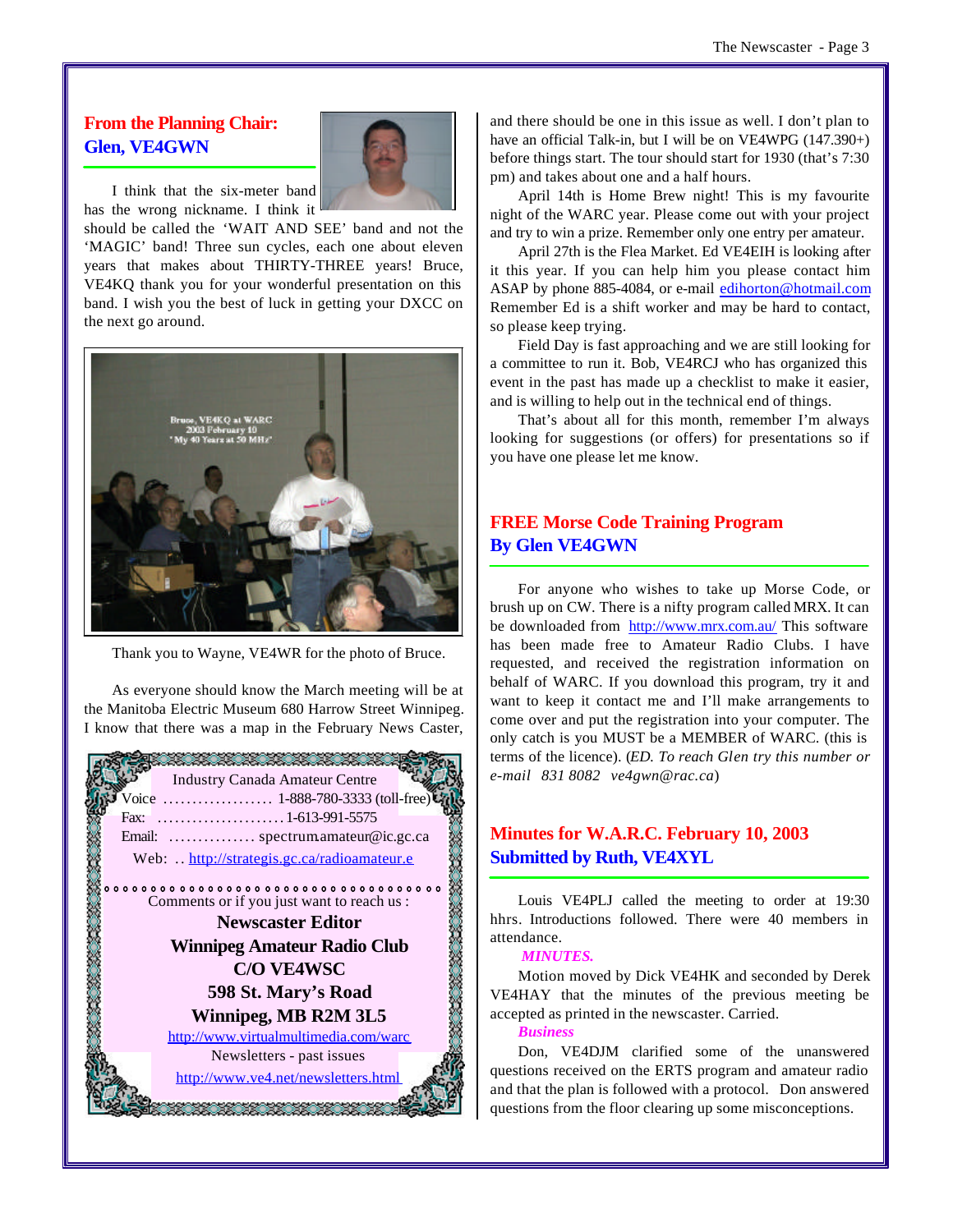#### *TREASURERS REPORT*

|                     | Fred VE4FV reported as of January 31, 2003. |  |  |
|---------------------|---------------------------------------------|--|--|
| <b>Bank Balance</b> | \$5975.98                                   |  |  |
| Expenditures        |                                             |  |  |
| Insurance           | \$500.00                                    |  |  |
| <b>Stamps</b>       | 41.60<br>S                                  |  |  |
| Balance to date     | \$5434.38                                   |  |  |
| <b>PROCRAMS</b>     |                                             |  |  |

#### *PROGRAMS*

Glen VE4GWN. This evenings presentation will be given by Bruce VE4KQ, "My 40 years on 50 MHz. From the members of the club we thank you sincerely. Presentations at any time involves a lot of preparation and hauling of equipment and today's cold weather did not help. With 40 in attendance it shows there were many interested Hams.

MARCH 10th. A field trip to the Manitoba Electrical Museum, located at 680 Harrow St. with a guided tour. There will be no business meeting that evening. Tour begins at 19:30 hrs.

April 14th.In the cafeteria, Home Brew Night.

April 27th. Flea market at Heritage Victoria Community Club. Ed VE4EIH has agreed to be the volunteer co-ordinator. Volunteer help is needed.

June 9th Field Day. At least 3 coordinators with volunteers are needed to organize this event

Glenn VE4GWN also gave a report with his thanks to those who volunteered on the recent operation, an amateur radio demonstration for the PPCLI cadets

Jeff VE4MBQ suggested a program on CFARS which Glen will try and arrange.

#### *MEMBERSHIP*

Mark VE4MAB reports that to date we have a 148 active members.

#### *RAC*

Adam VE4SN reported that a former director Howard Dickson has a program on restructuring RAC. This report is available on the RAC web site.

#### *DX SLEUTHS*

.Adam VE4SN reports that conditions are poor for DX on all bands.

#### *ARES*

Planning for 2003 Manitoba Marathon is well underway. Met with Technical Director Laurie Penton 14 JAN to discuss last year's Lessons Learned. Although we turned the report in June 02 he only just got around to reading it !

I notified Race Director Shirley Lumb about some concerns expressed at last month's WARC meeting regarding recognition (or lack of) for Amateur Radio community by the Marathon. Shirley has asked for some historical information regarding Amateur Radio and the Marathon going back to 1979. I will be compiling that report after the FEB WPGARES meeting. Am counting on archives of longtime Amateur Coordinator Dick Maguire VE4HK to supply much of necessary information. There is some kind of dinner reception being planned for Marathon 25th anniversary, it is possible that some longtime amateur volunteers will be invited and/or recognized.

I have asked our two Winnipeg Transit members (Allan Wetton and Denis Bosc) for advice regarding reliable antenna systems for our Transit volunteers to use Race Day. Denis has already provided some suggestions and an experimentation session at a Transit garage.

Marathon Radio Group met 28 JAN. We reviewed talks with Laurie Penton. Have booked 4 repeaters that we plan on using for ADMIN and MEDICAL. Volunteer recruitment has begun. We have 36 amateurs already registered, need 75 - 80. Last year's volunteers were e-mailed. Robert VE4RST will be following up by telephone in March. Marathon recruitment article in current Newscaster.

ARES briefing for Festival du Voyager Sled Dog Races TUE 11FEB 1900h MSF 200 Main Street Room 228. Sled Dog Races 15,16FEB on the Red River starting/ending at The Forks, will involve approximately 34 ARES members from Winnipeg and South-Central ARES.

Next WPGARES General Meeting is TUE 18 FEB 1900h Sir Wm Stephenson Library - scheduled topics are Future Digital Direction (WTS) and Message Forms (MBQ).

*IHF*

Rick VE4RA reported the ham fest is July 11, 12, 13. Its the 40th anniversary for this event. Rick is looking for volunteers and will have more information available at the next meeting.

#### *NEW BUSINESS*

Glen VE4GWN said that there is a Morse code MRX available on the internet at www.mrx.com.a There will be information in the March newscaster or for those interested can call Glen for more information.

Vern VE4VQ extended good wishes for a Happy New Year to all those Ukrainian people celebrating according to the Julian calendar. Just a month late Vern but thank you for the good wishes anyways.

Dick VE4HK announced that as of March 2 the MRS Sunday net will be on at 21:00 hrs instead of 13:00hr.

#### *DRAW WINNERS*

50/50 prize winner was Derek VE4HAY. Attendance prize was Doug VE4DDS

#### *Goodwill & Hospitality*

Get well wishes go out to Gord VE4GF and Paul VE4PXP who are in hospital.

Meeting adjourned at 21.30hrs - Thanks to John VE4JNF and Fred VE4FV for the coffee and treats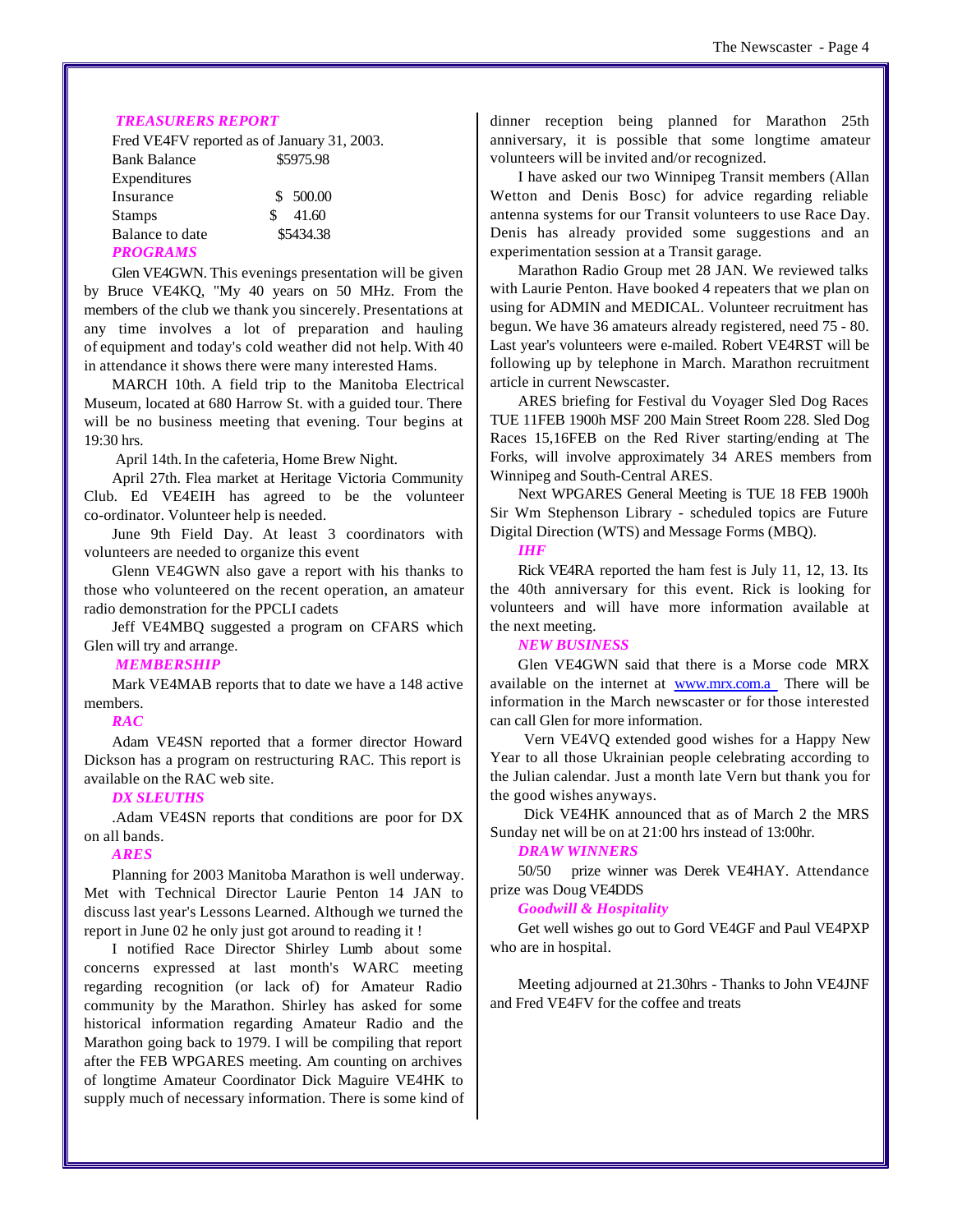## **Contest Calendar**

#### *March*

| <b>ARRL Inter. DX Contest</b>       | Phone 0000Z |         | Mar 1        |
|-------------------------------------|-------------|---------|--------------|
| Open Ukraine RTTY Championship      |             | 2200Z   | Mar 1        |
| DARC 10-Meter Digital Contest       |             | 1100Z   | Mar 2        |
| <b>SARL Field Day Contest</b>       |             | 1000Z   | Mar 8        |
| <b>RSGB Commonwealth Contest</b>    | CW          | 1000Z   | Mar 8        |
| North American Sprint               | <b>RTTY</b> | 0000Z   | Mar 9        |
| <b>UBA Spring Contest</b>           | <b>CW</b>   | 0700Z   | Mar 9        |
| <b>NSARA</b> Contest                |             | 1200Z   | Mar 9        |
| <b>Wisconsin QSO Party</b>          |             | 1800Z   | Mar 9        |
| <b>YLISSB QSO Party</b>             | SSB         | 0000Z   | Mar 15       |
| 10-10 Mobile Contest                |             | 0000Z   | Mar 15       |
| <b>BARTG</b> Spring                 | RTTY        | 0200Z   | Mar 15       |
| <b>SARL VHF/UHF Contest</b>         |             | 1000Z   | Mar 15       |
| <b>Russian DX Contest</b>           |             | 1200Z   | Mar 15       |
| <b>AGCW VHF/UHF Contest</b>         |             | 1600Z   | Mar 15       |
| Virginia QSO Party                  |             | 1800Z   | Mar 15       |
| Oklahoma QSO Party                  |             | 2300Z   | Mar 21       |
| <b>CLARA</b> and Family HF Contest  |             | 1700Z   | Mar 22       |
| Spring QRP Homebrewer Sprint        |             | 0000Z   | Mar 24       |
| CQ WW WPX Contest                   | SSB         | 0000Z   | Mar 29       |
|                                     |             |         |              |
| April                               |             |         |              |
| SARL 80-Meter QSO Party             |             | 1700Z   | Apr 3        |
| <b>MARAC County Hunters Contest</b> | SSB         | 0000Z   | Apr 5        |
| <b>SP DX Contest</b>                |             | 1500Z   | Apr 5        |
| <b>EA RTTY Contest</b>              |             | 1600Z   | Apr 5        |
| Missouri QSO Party                  |             | 1800Z   | Apr 5        |
|                                     |             | 1800Z   | Apr 6        |
| <b>QCWA QSO Party</b>               |             | 1900Z   | Apr 5        |
| YLRL DX to NA YL Contest            | <b>CW</b>   | 1400Z   | Apr 9        |
| <b>JIDX CW Contest</b>              |             | 0700Z   | Apr 12       |
| QRP ARCI Spring QSO Party           |             | 1200Z   | Apr 12       |
| <b>EU Spring Sprint</b>             | <b>SSB</b>  | 1500Z   | Apr 12       |
| <b>UBA Spring Contest</b>           | <b>SSB</b>  | 0600Z   | Apr 13       |
| YLRL DX to NA YL Contest            | <b>SSB</b>  | 1400Z   | Apr 16       |
| <b>Holyland DX Contest</b>          |             | 0000Z   | Apr 19       |
| <b>TARA Spring Wakeup</b>           | PSK31 0000Z |         | Apr 19       |
| ES Open HF Championship             |             | $0500Z$ | Apr 19       |
| <b>YU DX Contest</b>                |             |         | 1200Z Apr 19 |
| <b>GACW CW DX Contest</b>           |             |         | 1200Z Apr 19 |
| <b>EU Spring Sprint</b>             | <b>CW</b>   |         | 1500Z Apr 19 |
| Michigan QSO Party                  |             |         | 1600Z Apr 19 |
| Ontario QSO Party                   |             |         | 1800Z Apr 19 |
| Harry Angel Memorial Sprint         |             |         | 1100Z Apr 25 |
| <b>SP DX RTTY Contest</b>           |             |         | 1200Z Apr 26 |
| Helvetia Contest                    |             |         | 1300Z Apr 26 |
| QRP to the Field                    |             |         | 1500Z Apr 26 |
| Florida QSO Party                   |             |         | 1600Z Apr 26 |
|                                     |             |         | 1200Z Apr 27 |
| Nebraska QSO Party                  |             |         | 1700Z Apr 26 |

# Next Month is ..... **Home Brew Night** April 14th

What have you decided to build ? If you start now, you should have it built in time for the big night. So start building and show your soldering prowlness by bringing your project out on April 14th, to be judged by your fellow hams. If you are lost for idea's, check out these sites on home brew projects.

<http://homepage.tinet.ie/~ei9gq/homebrew.html> <http://www.ku4ay.net/homebrew.html> <http://www.ac6v.com/homebrew.htm> <http://www.ac6v.com/homebrew.htm> <http://wb0nni.dakotamade.com/> <http://www.qsl.net/ve3rgw/dream.html> <http://www.tecsolv.com/cq/> <u> AMANANAN</u>

# **Universal Connectors By Al, VA4AA**

Looking for a "universal" connector for your 12 volt equipment? Want to get rid of your notoriously unreliable cigar lighter plugs and sockets? Check out the Anderson Powerpole genderless connectors. They come in a wide range of current capacity, but for general ham use the recommended connectors are the PP15, PP30, and PP45 type which all have the same housing and all mate with each other. Many amateur groups are standardizing on this connector. The Radioworld flyer mailed in November lists the "Rigrunner" power distribution panel which uses the Powerpole. Bulk purchase for best price. More info? Search "Anderson Powerpole"

*Parkside Appliance & Electronics*



**Sales & Service of Computers & Software Home repairs offered**

**386 Belvidere Street 885-9278 <http://www.escape.ca/~ve4jnf> ve4jnf@escape.ca**

**John, VE4JNF**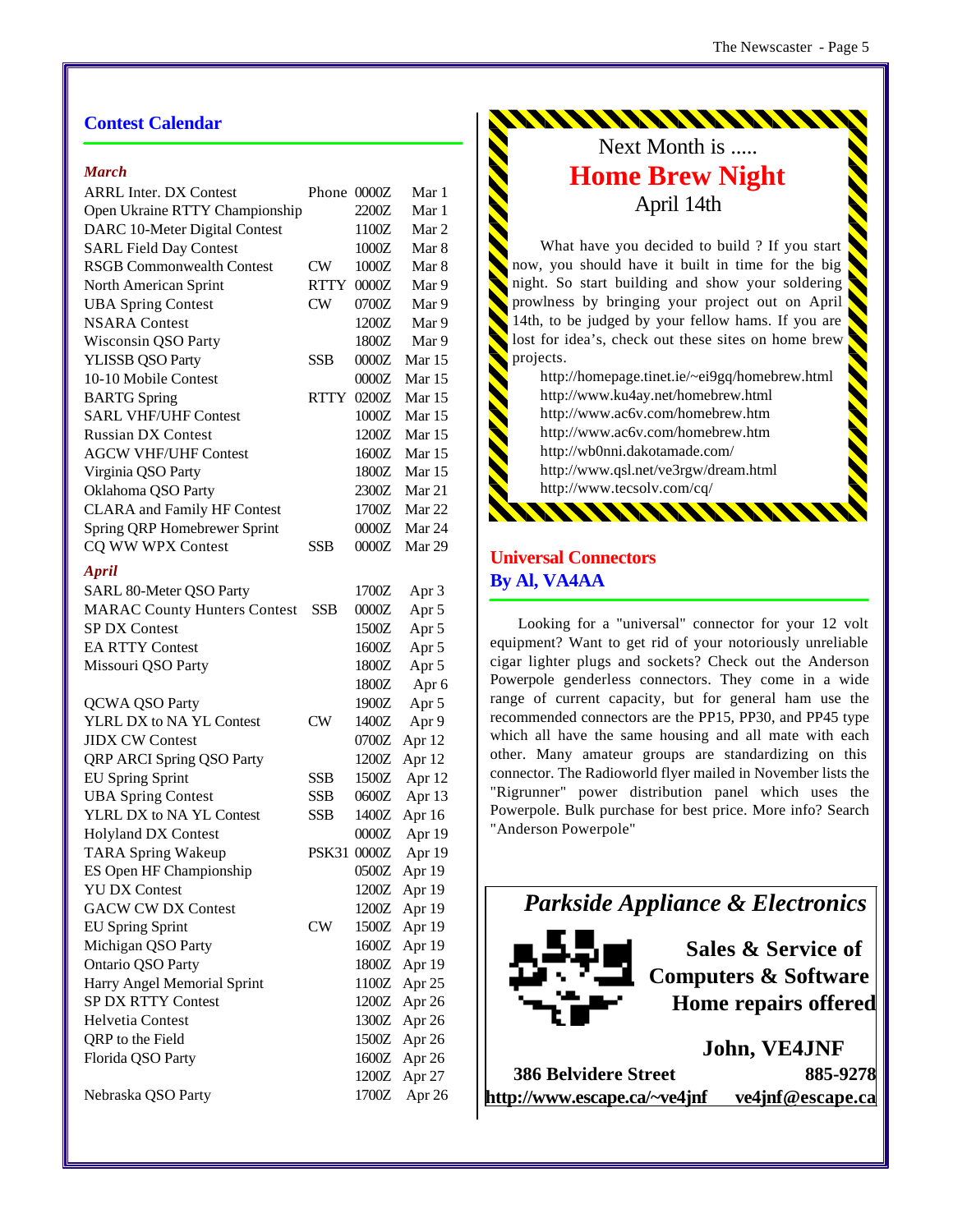#### **News from the Net**

#### *AMATEUR RADIO BOOSTS MARCONI CENTENNIAL COMMEMORATION INTO ORBIT*

The magic touch of a princess helped to put Amateur Radio center stage January 18 on Cape Cod, Massachusetts, during events marking the 100th anniversary of the first transatlantic wireless message transmitted by Guglielmo Marconi. For the occasion, Marconi's youngest daughter Princess Elettra Marconi launched greetings into space via an Amateur Radio on the International Space Station (ARISS) hookup to ISS crew commander Ken Bowersox, KD5JBP. "One hundred years ago today, my father, Guglielmo Marconi, sent the first wireless message across the Atlantic Ocean from Cape Cod," Princess Elettra said from a packed auditorium at the Cape Cod National Seashore Salt Pond Visitor Center in Eastham. "In this same spirit of his achievement and also from Cape Cod I send this wireless greeting to you in space. Cordial greetings, good wishes and God bless you" Replied Bowersox from NA1SS, "It's wonderful to hear your voice across the radio waves. It's amazing how far our societies and radio communication have come in the past 100 years." *-- ARRL*

#### *Field Day Gets a New Entry Class for 2003*

 Field Day will gain another entry class for the 2003 running of this highly popular operating event June 28-29. "Class F" stations will operate at emergency operations centers or EOCs. The change renews the emphasis of Field Day's 1933 origins as an emergency preparedness exercise as opposed to a routine contest what former ARRL Communications Manager F. E. Handy, W1BDI, called "a test of the emergency availability of portable stations and equipment." In Handy's view, Field Day would focus attention "on the subject of 'preparedness' for communications emergencies." *--ARRL*

#### *2nd Ducie DXpedition*

The DX world is anxiously awaiting the second appearance of Ducie Island on air - the newest DXCC entity. The initial activation of Ducie in March last year resulted in some 50,000 contacts. The Daily DX newsletter reports that a multi-operator DX-pedition on 6 through to 160 metres including AO-40 is expected to be on air from 8 March signing VP6D *--WIA - Victoria*

#### *AR ON THE AIR*

 Plans for an Amateur TV Program on Satellite TV There are plans by a Swedish company to start a monthly amateur TV magazine program to be transmitted on satellite TV. A test transmission will be made via the Astra 1A satellite at 5

degrees East on the 9th of February between 0900 and 1000 UTC. The same test broadcast will be made on the 9th of March as well. For further details contact Ben, SM6CKU, at sm6cku@parabolic.se *-- RSGB*

#### *MS Watch*

Software giant Microsoft has introduced a watch that receives signals from FM radio sub carrier data streams and can displays various kinds of information. Announced at the Las Vegas Consumer Electronics Show was the fact that unused parts of the FM broadcast band are part of Microsoft's planned Smart Personal Objects Technology (SPOT). The software giant is showing off wristwatches that apart from being a wrist display, are automatically calibrated to an atomic clock source using an FM-radio data link. *--WIA - Victoria*

#### *Israel get New Antenna Bylaw - T.M.A. 36a*

In our previous edition we went to press just as this matter was becoming clear. In the same issue of HaGAL, those who read Hebrew found an article on page 48 by Eli Stern 4Z5IS, a lawyer (and past IARC chairman) explaining all the repercussions of this new national bylaw.

The bottom line is that local municipal authorities can no longer prohibit amateur radio antenna structures on for reasons of zoning (neighborhoods free of "unsightly" antennas) or anything else they can think of.

The legal erection of an antenna (actually the tower – which is the structure) may still not be the easiest task, with many obstacles remaining: A building permit must be obtained after submitting the plans to be signed by a construction engineer; there must be an authorization from the Ministry of the Environment showing that the antenna does not emit dangerous radiation (in this case the higher the tower, the better J); in an apartment building all apartment owners must authorize the use of the common property – the roof; if the proposed antenna is within 5 kilometres of an airport and the structure is more than 15 metres above the roof, it must have a permit from the Airports' Authority and the Israel Defence Forces.

Having taken care of all the above, and it definitely has been done, city hall can no longer refuse a permit for your antenna on the grounds of it being an eyesore.

Yet, how is it that people who are not hams cannot see that a ham antenna is a most beautiful aesthetic object of art? *-- IARC*

#### *RAC in need of Bulletin Editor*

RAC is looking for a volunteer to act as Bulletin Editor. Anyone interested should email rachq@rac.ca for further information. *--RAC*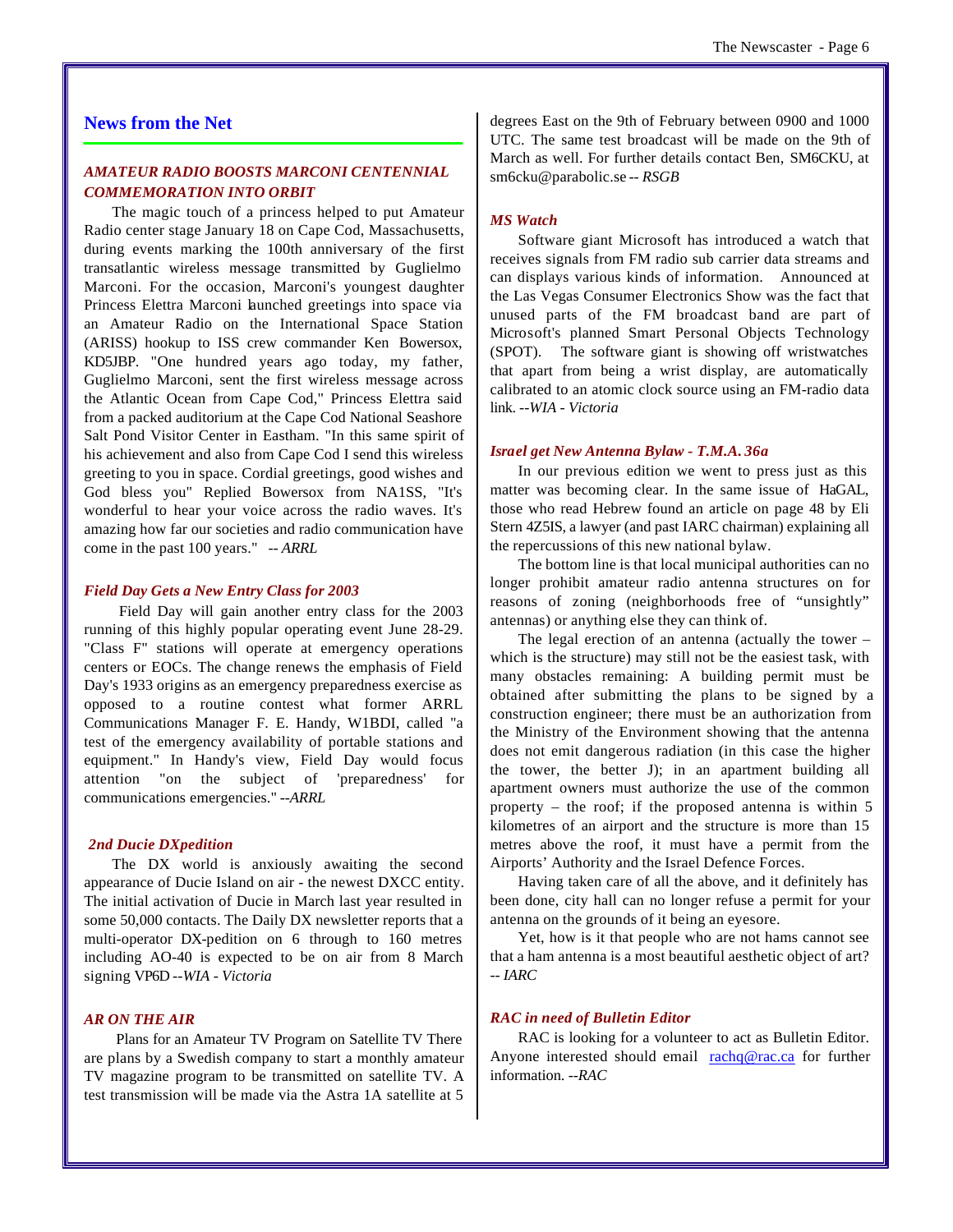#### *RSGB HF Convention date announced*

The Radio Society of Great Britain has announced their International HF and IOTA Convention will be held in Didsbury, Manchester October 31- Nov 2, 2003 *--RSGB*

#### *K5YFW Discusses ARRL's Hinternet to South Africa Radio League*

The program featured Walt du Bose K5YFW who was standing in for Dr John Champa, K8OCL. Walt is the deputy Chairperson of the ARRL High Speed Digital Networks and Multimedia working Group. The group is part of the ARRL Amateur Radio Technology Task Force established to examine newer communications technologies for the purpose of assessing their applicability and adaptability to the Amateur Radio Service. K5YFW discussed the work of their group and highlight the recently announced "Hinternet". Visit the ARRL website for more on this at: <http://www.arrl.org/hsmm/> *--SARL*

#### *FCC PROPOSES FINE FOR HAM ACCUSED OF INTENTIONAL INTERFERENCE*

The FCC has proposed fining a Nebraska Technician-class Amateur Radio operator, Scott E. Kamm, N0UGN, of Waterbury, \$12,000 for alleged willful and repeated interference, broadcasting of music and failing to identify with his call sign. The FCC's Kansas City office released the Notice of Apparent Liability for Forfeiture (NAL) on January 24. Responding to complaints of continuing interference on the input of a 2-meter repeater, FCC agents monitored the frequency last December 9. They observed "very strong signals on the frequency 146.31 MHz consisting of music, sound effects and unmodulated carriers" and no station ID. The FCC said the transmissions were "interfering with existing communications in progress" between other amateur stations. The FCC said it used direction-finding techniques to determine that the source of the signals was Kamm's residence in Waterbury. The next day, an FCC agent monitored the same sorts of transmissions, tracked the source to Kamm's residence, and inspected Kamm's amateur station. *--ARRL*

#### *HARMONIZED 7 MHz ALLOCATION GAINS SUPPORT IN THE AMERICAS*

A dozen countries in the Americas have agreed to support a proposal for a "harmonized" 300-kHz amateur band in the vicinity of 7 MHz. The issue of a uniform worldwide 40-meter allocation is on the agenda of the World Radiocommunication Conference 2003 (WRC-03), set to be held in Geneva this June and July. The US has so far taken no position on the issue. "It is possible that other countries will sign on when this proposal is circulated among all 34 member-states of the Inter-American Telecommunication Commission (CITEL)," said ARRL Technical Relations Specialist Jon Siverling, WB3ERA. "It takes at least six countries of the Organization of American States to make an Inter-American Proposal (IAP). If more countries sign on, the IAP will have greater weight at WRC-03." Argentina, Canada, Colombia, Costa Rica, Dominican Republic, El Salvador, Guatemala, Honduras, Mexico, Paraguay, Peru and Venezuela agreed to the Canadian-sponsored IAP for a 300-kHz amateur band--from 7 to 7.3 MHz--in all three ITU radio regions. That position is in line with what the International Amateur Radio Union (IARU) has been calling for. *--ARRL*

#### *2nd Ducie DXpedition*

The DX world is anxiously awaiting the second appearance of Ducie Island on air - the newest DXCC entity. The initial activation of Ducie in March last year resulted in some 50,000 contacts. The Daily DX newsletter reports that a multi-operator DXPedition on 6 through to 160 metres including AO-40 is expected to be on air from 8 March signing VP6D. *--WIA-Victoria*

#### *DXCC Achievement Lables*

The DXCC Certificate has "achievement labels" that can be readily attached. Those that have achieved a greater Country total than 100 can now apply for special achievement rewards that increment from 100 in steps of 25. Announcing this week, Federal WIA Awards Chairman Malcolm Johnson VK6LC said " These have been designed to be placed neatly along the bottom edge of the DXCC certificate. "Free" DXCC smart achievement labels can be requested via the Federal Awards Manager with a stamped address envelope, they are issued only once to a single certificate. *--WIA Queensland*

#### *WARD 2003 AWARD.*

The World Amateur Radio Day (WARD) Award is devoted to commemorate the World Amateur Radio Day celebrated by the IARU on 18 April each year. It is issued by the MK QTC - Polish Amateur's Radio Journal with PZK (Polish Amateur Radio Union) support. The WARD Award is available for at least the following number of contacts: 10 QSOs on HF bands or 5 QSOs on VHF bands. All contacts must be made on 18 April between 0000 - 2400 UTC. A standard application form including the list of QSOs should be sent before 31 May 2003 to: Redakcja MK QTC, ul. Wielmozy 5b, 82-337 Suchacz-Zamek, Poland. The price of the WARD Award is 5 USD or 5 Euro. The full colour award is 210 x 297 mm. The WARD Award is available also for the same amounts of SWL reports. E-mail: <mailto:qtc@post.p> *--SARL*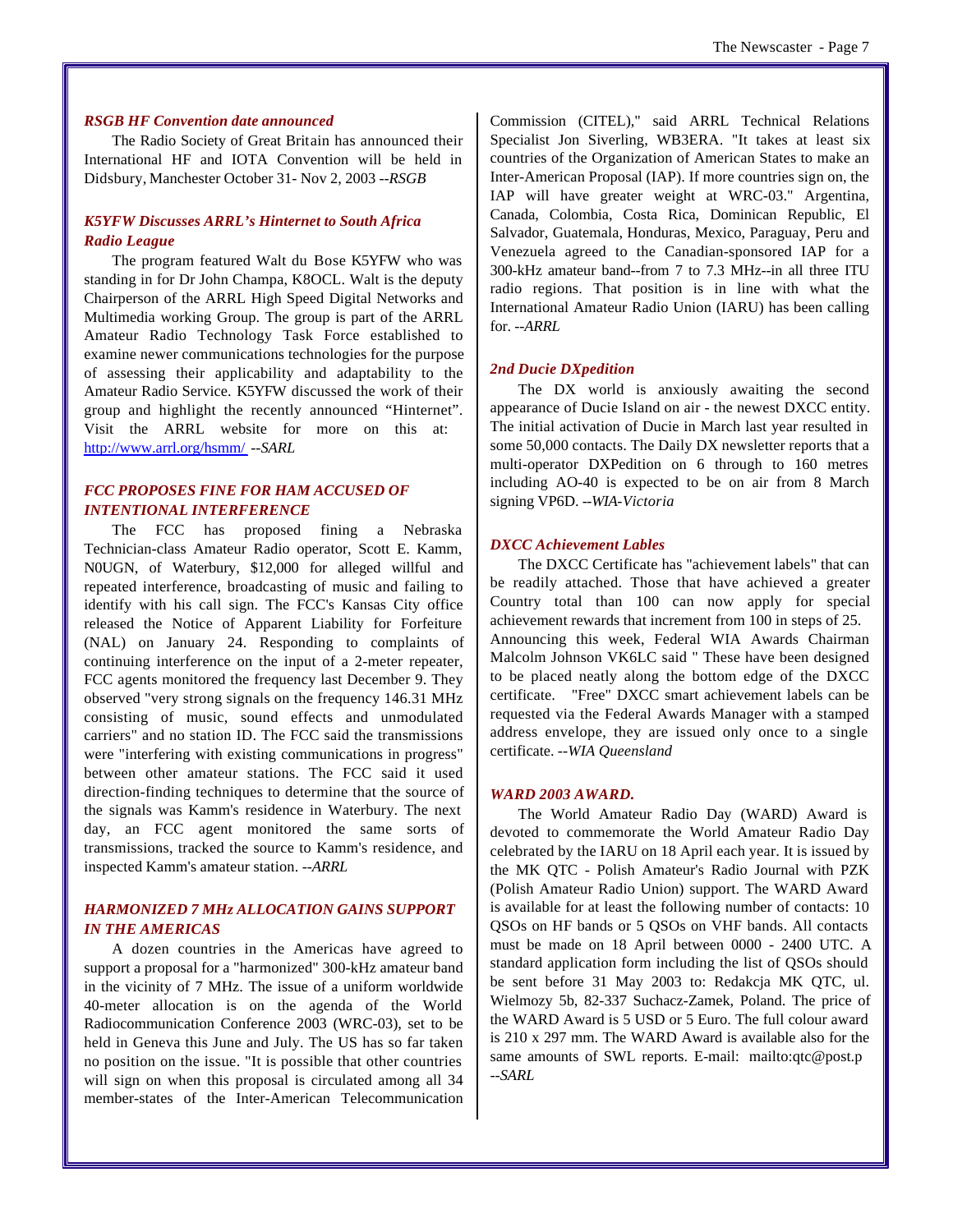#### *South African Special Event Station*

The Oakdale Amateur Radio Club in Cape Town has been granted a special event call sign for the "CRICKET WORLD CUP" being played in the South Africa. The call sign is ZS03CWC and will be operating on all bands 80 - 10 meters until 23 March. Please keep an ear open for this station. QSLs can be sent to ZS03CWC, PO Box 2132, Bellville 7535 for ZS stations and via ZS1AU on QRZ.COM for DX stations. Please include a self addressed stamped envelope for a special QSL card which will be available after the 23 March. *--SARL*

# **PPCLI Presentation By Glen, VE4GN**

I, on behalf of WARC, offered to give a presentation to 2701 PPCLI (Princess Patricia's Canadian Light Infantry) Cadet Corps. The ages of the cadets varied from  $12 - 18$ years.

When I first offered to give a presentation to the cadets, I expected to get about an hour to speak, but was told that we could have a minimum of two hours. When I started to get volunteers offering to help with different displays I soon realized that two hours would not be enough, and WARC was given three hours (plus one hour for set-up).

On Saturday the First of February 10 of us went to Kapyong Barracks and set up our display. In addition to a very informative introduction we had a total of six stands: ATV, IRLP, CW, HF, APRS/Echo-link, and VHF/Repeaters. Originally we had 21 cadets broken down into three groups of seven, but by the end of the day we had more then seven cadets in each group.

I would like to thank the following for helping with this presentation:

- $\circledcirc$  Tom VE4SE for the introduction,
- $\circledcirc$  Fred VE4FV for ATV,
- $\circledcirc$  John VE4JNF for IRLP,
- $\circledcirc$  Adam VE4SN for CW,
- $\odot$  Ed. VE4YU, also for CW.
- $\circledcirc$  Louis VE4PLJ for APRS/Echo-link,
- $\circledcirc$  Rick VE4RA also for APRS/Echo-link,
- $\circledcirc$  Dick VE4HK for VHF/repeaters,
- $\circledcirc$  Rosi VE4YYL for helping me coordinate this event, set up my HF station and being ready to help as required
- $\circledcirc$  Myself VE4GWN for HF.

I will also thank the following for assisting us during the display:

- $\odot$  John VE4CCW on ATV (and I know that he and Fred had to do some testing two or three times prior to the display)
- $\circledcirc$  Pat VE4PLG on VHF talking to the cadets,
- $\odot$  Rolf VE4VZ also spoke with the cadets on VHF,
- $\odot$  Bob VE4ZAP for helping to keep the cadets interested on VHF while we were having problems with the IRLP system,
- $\circledcirc$  Jim VE4AJR who was on APRS for the cadets until the end of the display,
- $\circledcirc$  Grant VE4HGD also for giving his location and sending messages via APRS,
- $\odot$  MRS for use of the VE4WPG and VE4MAN repeaters
- $\odot$  UMARS for use of the VE4UMR and access to the IRLP system,
- $\odot$  Everyone I forgot to mention, and
- $\odot$  The entire Amateur community for cooperating with us during this event.

I spoke with the Commanding Officer of the Corps since this presentation, and he said that most of the remarks he heard, from the cadets, were favourable.

It has been said that WARC has to get our name and hobby out into the world and try to get others (mainly youth) interested, and I think that this is a good start.

If you know of a group who may like a presentation on Amateur radio, approach them, and if they do, start asking for volunteers and let's get the word out. 73, and again thanks for the help

# ><><><><>>><><><><><><><

 $\mathscr{L}$ 

X

# **International HamFest 40th. Anniversary July 11-13, 2003**

没

Ж

X 没 At the International Peace Garden. This year  $\sum_{i=1}^{n}$  is the 40th anniversary of the International Ham ेर्  $\geq$  Fest and this year promises to be the best one  $\geq$ yet. Each registrant will receive a monogrammed  $\mathscr{L}$ mouse pad as well as a chance to win one of **S** many great prizes including HF and VHF radios 33 (ht's and mobiles). Come on out for the weekend  $\mathscr{L}$ ेर् and take part in all the activities. I am sure there  $\frac{1}{2}$  will be a great flea market as usual where one can  $\frac{1}{2}$ pick up some great bargains for the ham shack. X ℁ Let's break all previous attendance records and  $\gg$  make this one the best yet. The registration fee is  $\gg$ still only \$13.00 Canadian funds. X ≵€

>{}{}{}{}{}{}}}}}}}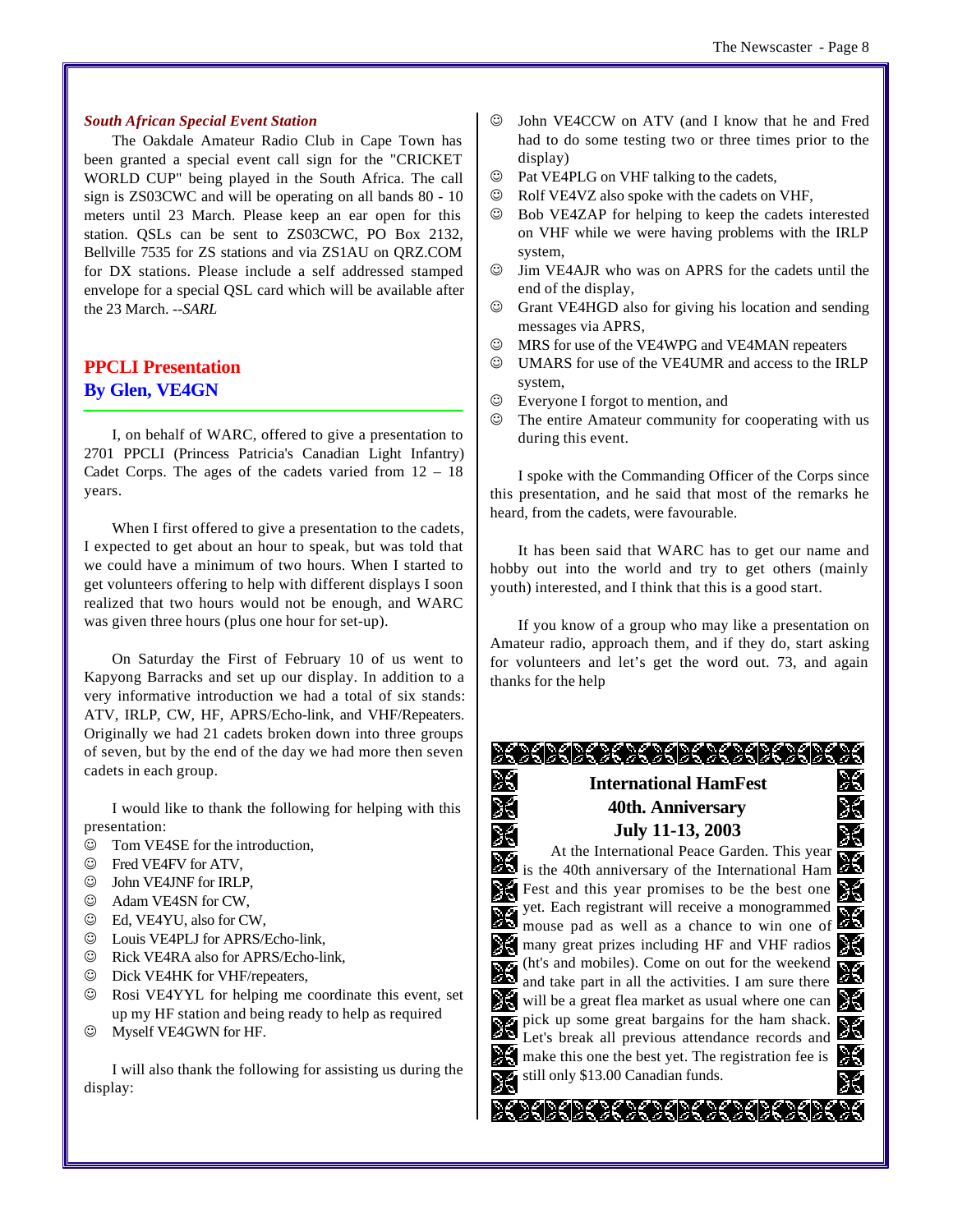# **WPGARES Jeff Dovyak VE4MBQ**

Our February General Meeting featured Wayne Schellekens VE4WTS who gave us an interesting presentation entitled Future Digital Direction. We also had a short discussion on the use of our Tactical Message Form and Activity log sheets. For the time being, during a WPGARES operation, the Net Control Station or NCS will assign serial numbers to messages, not the originating station.

 Over thirty ARES members and supporters enjoyed the brisk winter weather by providing volunteer amateur communications 15,16FEB for Festival du Voyageur Sled Dog Races on the Red River, WPGARES 71st Public Service Event. This type of operation is excellent practice for Net discipline, personal preparedness, and equipment durability. We managed to photograph many of our volunteers in action the photos ought to be on our website

<http://www.winnipegares.ca> over the next while.

Thanks to volunteer operators VE4s: AJR, WF, WTS, KAZ, GWB, TRO, JNF, MMG, SE, HK, MAB, XYL, ACX, AND, DWG, GWN, EWN, BSR, TJR, EIH, CDP, ODB, OHB, KU, VID, MJM, DDW, RCJ, STS, MGR, CLK, MBQ.

Special thanks to: Yori Tsuji VE4ACX for use of VE4TWO, Walter Bezpalko VE4VB for use of VE4CNR, Bob Jacobs VE4RCJ for hosting TWO on Saturday, WSCRC for hosting TWO on Sunday, Ray Bond VE4BND for use of his snowmobile, Glen Napady VE4GWN for trailer, Richard Kazuk VE4KAZ for tow vehicle, and Wayne Schellekens VE4WTS for use of his motor home for Net Control.

It may be of interest to you to know that a weekend rental would cost: \$400 for a snowmobile, over \$400 for a motor home, almost \$1000 for 35 HTs.

Marathon Planning is well underway as indicated last month, participation is open to any licensed amateur with a



 **1456 Logan Avenue Winnipeg, MB, Canada R3E 1S1 Phone (204) 774-9313 Fax (204) 772 3550** *comtelco@cyberspc.mb.ca Canada Wide Mail Orders*

minimum of a 2m HT and spare battery. WPGARES has been approached to provide volunteer amateur communications 16,17,18 MAY for Canadian Senior Men's and Women's Team Handball National Championships if interested in volunteering please notify VE4KAZ A.S.A.P.. Just recently we were approached by the Parkinson's Foundation to supply volunteer communications again for the Parkinson Walk in St. Vital Park SUN 21SEP.

We have a limited number of ARES Traffic Vests for sale, cost is \$30 each. If you want to order one please contact VE4MBQ. Thanks to Yori VE4ACX and Richard VE4KAZ for servicing VE4ARC in the rather cold morning of SAT 22 FEB. ARC is owned by Interlake Amateur Radio Club who graciously allow us to use it from time to time.

Our next General Meeting is TUE 18 MARCH 1900h Sir Wm Stephenson Library 765 Keewatin Street. Gord Favelle from Office of the Fire Commissioner will be speaking about Critical Incident Stress Management.



"Amateur Radio supporting technology education in the classroom" is the theme this year for World Amateur Radio Day on April 18, 2003 which marks the anniversary of the founding of the IARU in 1925.